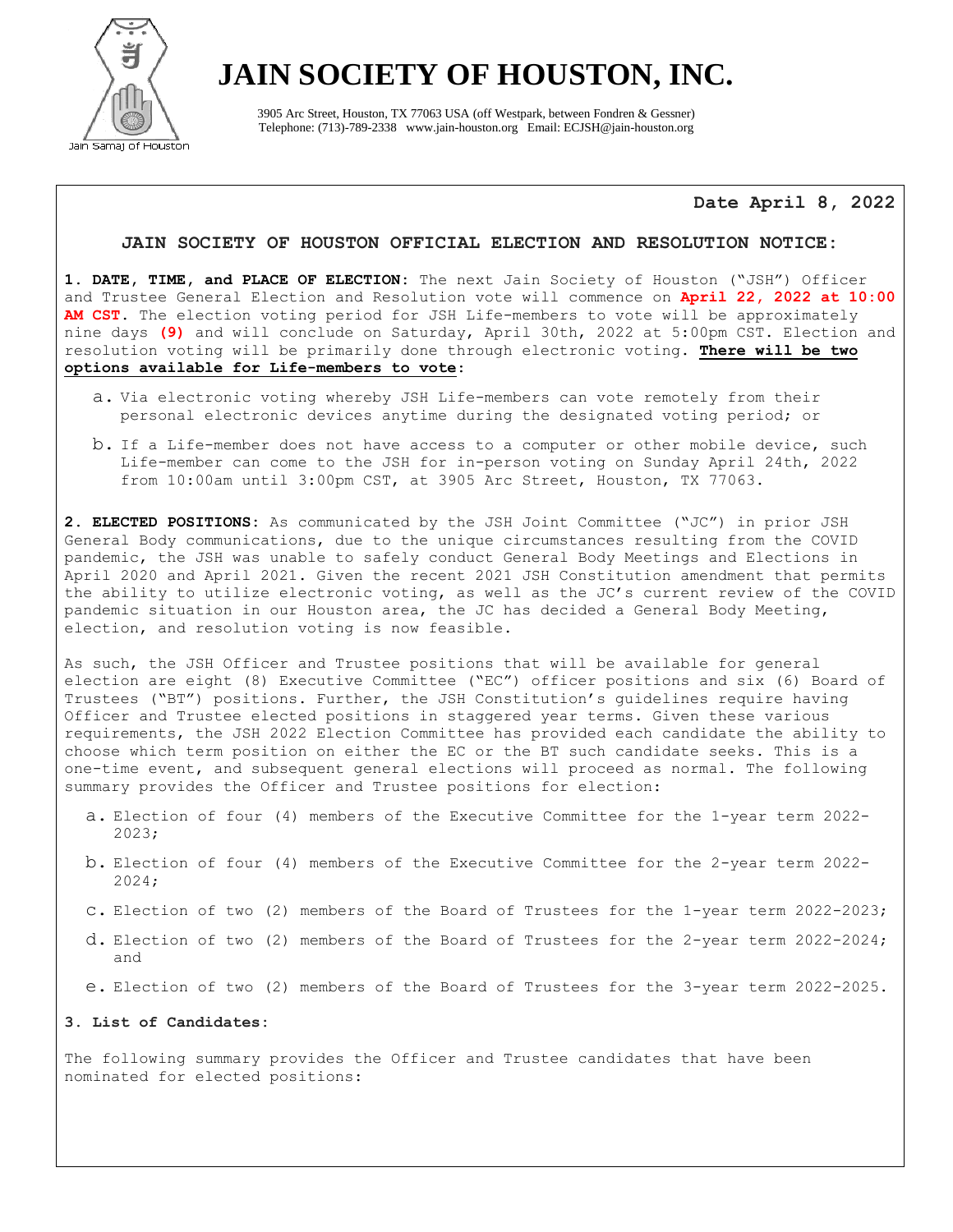

3905 Arc Street, Houston, TX 77063 USA (off Westpark, between Fondren & Gessner) Telephone: (713)-789-2338 www.jain-houston.org Email: ECJSH@jain-houston.org

## **Please vote for up to 4 candidates for 1 year EC Term**

| 1) Abhishek Jain | 1 Year EC |
|------------------|-----------|
| 2) Ankit Shah    | 1 Year EC |
| 3) Chaital Shah  | 1 Year EC |
| 4) Jay Mehta     | 1 Year EC |

## **Please vote for up to 4 candidates for 2-year EC term**

| 1) Bankim Mehta  | 2 Year EC |
|------------------|-----------|
| 2) Jayesh Porwal | 2 Year EC |
| 3) Kalpesh Shah  | 2 Year EC |
| 4) Sumit Baid    | 2 Year EC |

## **Please vote for Up to 2 Candidates for BT 1 year BT term**

| 1) Sanjay Shah  | 1 Year BT |
|-----------------|-----------|
| 2) Urvashi Jain | 1 Year BT |

### **Please vote for up to 2 candidates for 2-year BT term**

| 1) Prafulla Bora | 2 Year BT |
|------------------|-----------|
| 2) Samir Mehta   | 2 Year BT |

## **Please vote for up to 2 candidates for 3-year BT term**

| 1) Kamlesh Shah | 3 Year BT |
|-----------------|-----------|
| 2) Vikram Mehta | 3 Year BT |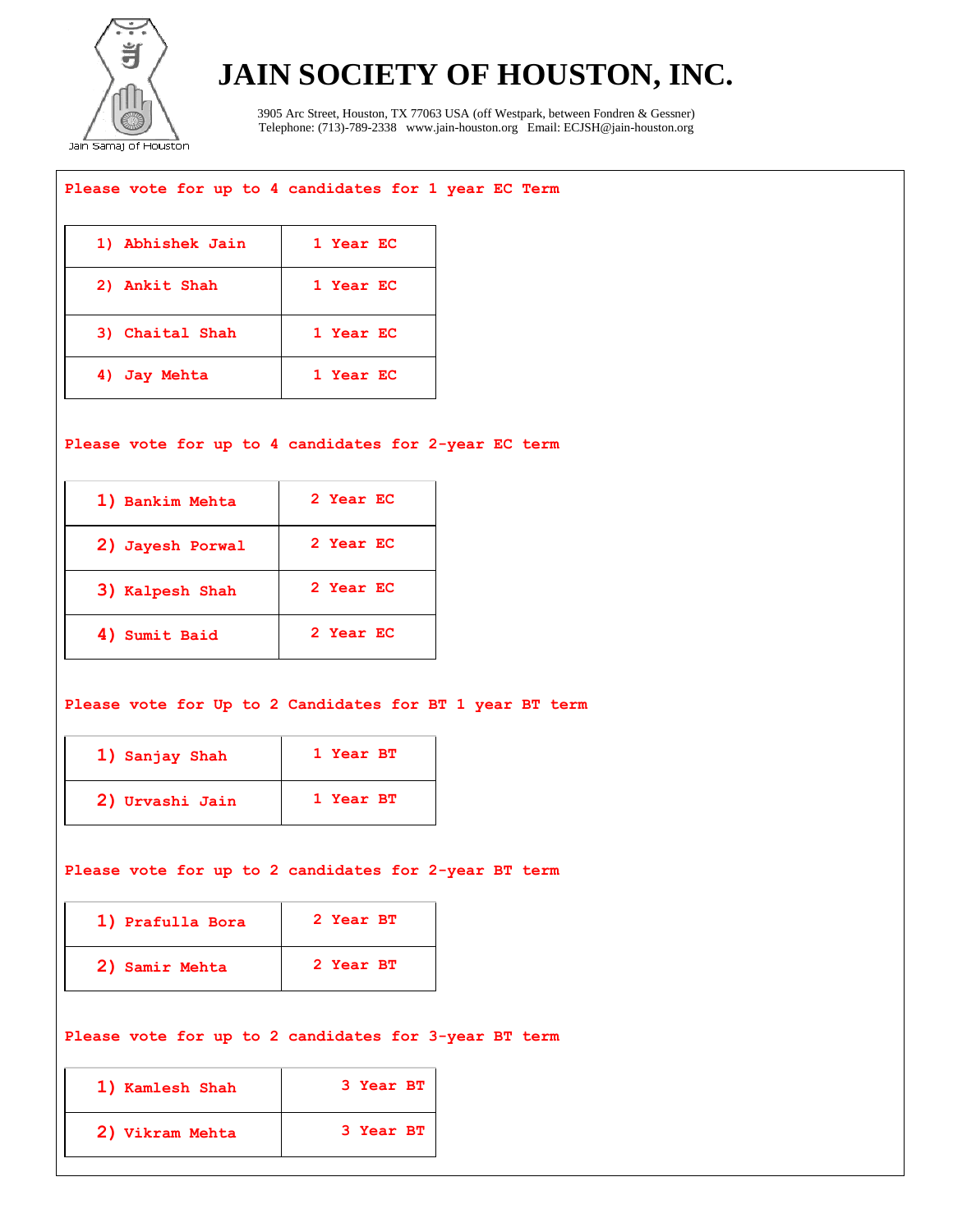

3905 Arc Street, Houston, TX 77063 USA (off Westpark, between Fondren & Gessner) Telephone: (713)-789-2338 www.jain-houston.org Email: ECJSH@jain-houston.org

**Please use the following links** to access candidate personal photos, biographies, and statements provided specifically for General Body members to review.

## [https://www.jainsocietyhouston.org/\\_files/ugd/f3e767\\_df586dc092244be5a246799e9e5a960e.pdf](https://www.jainsocietyhouston.org/_files/ugd/f3e767_df586dc092244be5a246799e9e5a960e.pdf)

**4. VOTER QUALIFICATIONS:** All JSH Life-members, 21 years and older, who are listed on the current membership list of JSH and have paid life membership fees on or before December 31st, 2021 are designated as qualified voters. In a family membership, only the husband and wife qualify for voting.

## **5. ADDITIONAL RULES:**

- a. The JSH Election Committee and the Election Coordinator will coordinate the JSH General Election with assistance provided by the JSH Information Technology ("IT") committee. The Election Coordinator and Election Committee will provide the results to the JSH Joint Committee once the election process is closed and completed;
- b. Even if there are less than the minimum number of nominations required for each respective term, an election is still being held; however, all nominated candidates will likely be declared elected for the Executive Committee respective term positions;
- c. Even if there are less than the minimum number of nominations required for each respective term, an election is still being held; however, all nominated candidates will likely be declared elected for the Board of Trustees respective term positions;
- d. If the number of EC or BT positions elected is less than eight and six, respectively, then the newly elected EC and BT (per the JSH Constitution) will select additional EC and BT members to make the total eight and six, respectively, provided that the additional members fulfill the appropriate qualifications;
- e. After the Election, the newly elected EC and BT, consisting of eight and six members respectively, will elect the new President and the new Chief Trustee. The EC will also select a Vice-President, Secretary, Joint Secretary, Treasurer and Joint Treasurer from within the members of the EC;
- f. The Election Coordinator in consultation with the Election Committee will have the final say in the matters of JSH EC and BT Elections. The Election Coordinator will declare the eligibility of candidates, conduct the election, and will provide to the current President, the Chief Trustee and the Secretary all of the Election Records and files for appropriate record retention. Any procedural issues or other questions regarding the election process, rules, guidelines, deadlines, nomination requirements, etc. will be determined by the Election Coordinator and Election Committee;
- g. In case of a tie, the Election Coordinator will break the tie by drawing the name of the winning candidate in the presence of the tying candidates;
- h. The names of the members of the newly elected Executive Committee Officers and Board of Trustees will be posted by the JC on the JSH Website and emailed to the General Body members as well;
- i. All questions and inquiries relating to the election should be directed to the Election Coordinator and the Election Committee for resolution at their respective email addresses below;